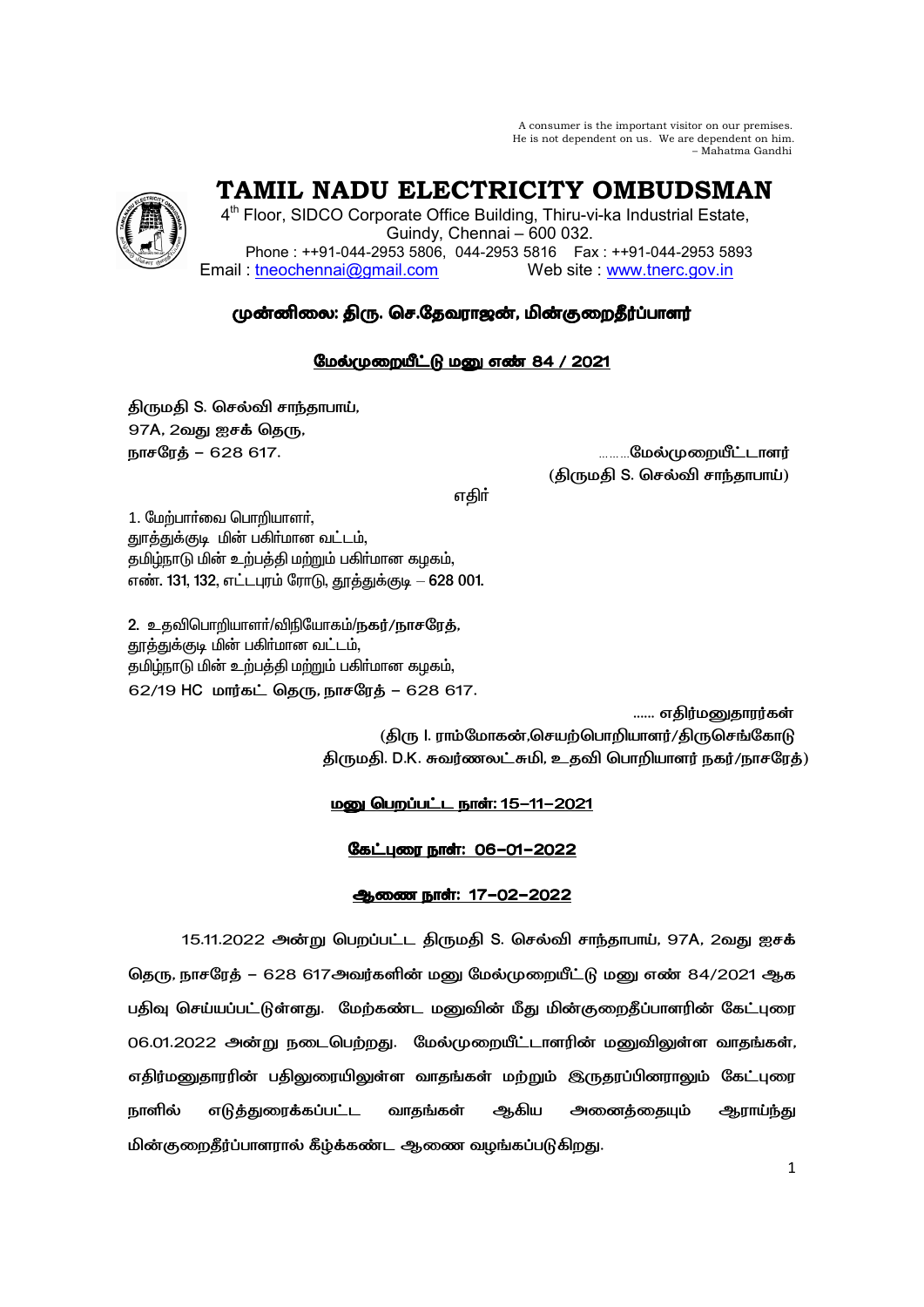### ஆணை

### 1. மேல்முறையீட்டாளரின் கோரிக்கை:

(i) மேல்முறையீட்டாளரின் மின் இணைப்பில் இருந்து அப்புறப்படுத்தப்பட்டுள்ள மின் அளவியில் பதிவு செய்யப்பட்டுள்ள Reading–யை downdload செய்து சரியான கட்டணத்தை தெரிவிக்குமாறும், நிர்ணயிக்கப்பட்டுள்ள சராசரி மின் கட்டணத் தொகையை ரத்து செய்யுமாறும், தான் செலுத்தியுள்ள கூடுதல் தொகையை திரும்ப வழங்குமாறும் மேல்முறையீட்டாளர் கோரியுள்ளார்.

 $(ii)$ மேலும், 11/2020 கட்டண காலத்திற்கு கூடுதலாக வசூலிக்கப்பட்ட வழங்கும்படியும், தொகை ரு.4,972/-யை திரும்ப அவ்வாறு வசூலிப்பதற்கு உத்தரவிட்ட மின்வாரிய அலுவலர் மீது தகுந்த நடவடிக்கை எடுக்க உத்தரவிடுமாறு மேல்முறையீட்டாளர் விண்ணப்பித்துள்ளார்.

### $2.0$ வழக்கின் சுருக்கம்:

 $2.1$ மேல்முறையீட்டாளரின் மின் இணைப்பில் விதிக்கப்பட்ட சராசரி மின் கட்டணத்தை செலுத்திய பின்பு அத்தொகையை தனக்கு திரும்ப வழங்குமாறு மேல்முறையீட்டாளர் உதவி பொறியாளருக்கு கடிதம் அளிக்கப்பட்டதாக மேல்முறையீட்டாளர் தெரிவித்துள்ளார்.

மேற்கண்ட கடிதத்தை பெற்றுக் கொண்ட எதிர்மனுதாரர், 11/2020 காலத்தில்  $2.2$ மின்அளவி பழுதுபட்டிருந்ததாகவும், எனவே சராசரி தொகை நிர்ணயிக்கப்பட்டு வசூலிக்கப்பட்டதாகவும் தெரிவித்துள்ளார்.

 $2.3$ எனவே, தான் செலுத்திய சராசரி தொகையை தனக்கு திரும்ப வழங்குமாறு மேல்முறையீட்டாளர் தூத்துக்குடி மின்பகிர்மான வட்டம், மின் நுகர்வோர் குறைதீர் மன்றத்தை 09.04.2021 அன்றுஅணுகியுள்ளார்.

 $2.4$ மின் நுகர்வோர் குறைதீர்க்கும் மன்றம், தூத்துக்குடி மின்பகிர்மான வட்டம் 17.09.2021 நாளிட்ட தன்னுடைய ஆணையை அளித்துள்ளது. மன்றம் அளித்த அதிருப்தியுற்றதால் மேல்முறையீட்டாளர் கீர்ப்பில் இம்மனுவினை மின்குறைதீர்ப்பாளரிடத்தில் சமர்ப்பித்துள்ளார்.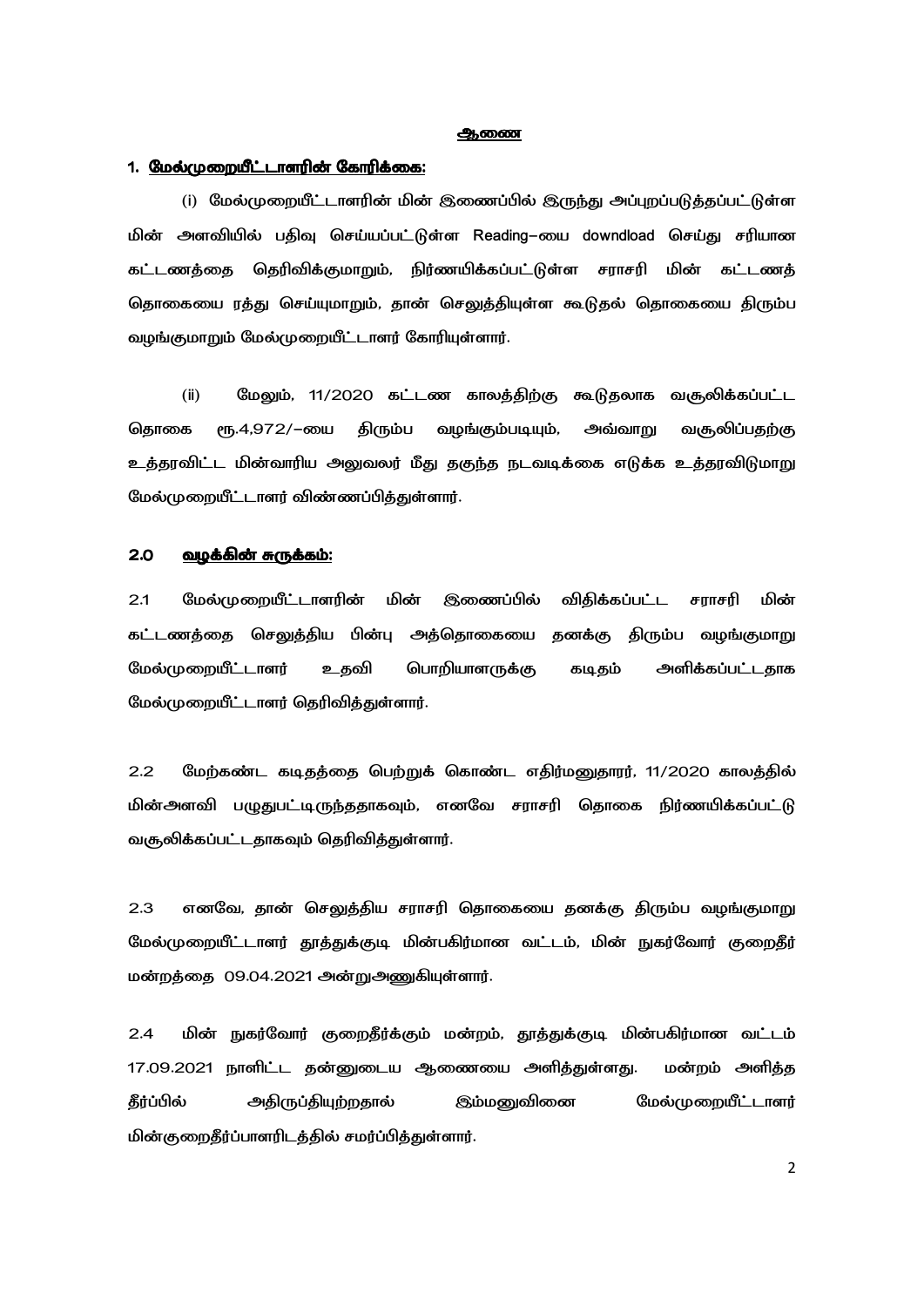#### $3.0$ மன்றத்தின் தீர்வு:

தூத்துக்குடி மின்பகிர்மான வட்டம், மின்நுகர்வோர் குறைதீர்க்கும் மன்றம் 17.09.2021 நாளிட்ட ஆணையில் கீழ்க்கண்டவாறு தெரிவித்துள்ளது.

### "ம<u>ன்றக்கின் தீர்வு</u>:

நாசரேத் விநியோகப் பிரிவிற்குட்பட்ட மனுதாரர், திருமதி செல்வி சாந்தாபாய் அவர்களின் மின் இணைப்பு எண் 370–011–616–ல் வருலிக்கப்பட்ட மின் கட்டணத் தொகை, தமிழ்நாடு மின் ஒழுங்குமுறை ஆணையத்தின் தமிழ்நாடு மின் வழங்கல் விதித்தொகுப்பு எண் (11)ன் வழிகாட்டுதலின்படியே கணக்கீடு செய்யப்பட்டுள்ளது. மேலும் மனுதாரரின் சார்பாக மின் நுகர்வோர் குறைதீர்க்கும் மன்றத்தில் ஆஜரான செல்வி K.பாரதி அவர்களிடமும் விளக்கிக் கூறப்பட்டு, தமிழ்நாடு மின் ஒழுங்குமுறை ஆணையத்தின் தமிழ்நாடு மின் வழங்கல் விதித்தொகுப்பு வழிகாட்டு முறைகளின் மின் அளவி பழுது தொடர்பான நகல் வழங்கப்பட்டு, இம்மன்றம் இம்மனுவை முடித்து வைக்கின்றது."

#### <u>மின்குறைதீர்ப்பாளரின் கேட்புரை:</u> 4.0

 $4.1$ மேல்முறையீட்டாளரும் எதிர்மனுதாரரும் தங்களது தரப்பு வாதங்களை எடுத்துரைப்பதற்கு வசதியாக 06.01.2022 அன்று காணொளி மூலம் கேட்புரை நடத்தப்பட்டது.

 $4.2$ மேல்முறையீட்டாளர் திருமதி S. செல்வி சாந்தாபாய் அவர்கள் கேட்புரை நாளில் கலந்து கொள்ளவில்லை.

 $4.3$ எதிர்மனுதாரர்கள் திரு I. ராம்மோகன்,செயற்பொறியாளர்/திருசெங்கோடு மற்றும் திருமதி. D.K. சுவர்ணலட்சுமி, உதவி பொறியாளர்/நகர்/நாசரேத், தூத்துக்குடி மின்பகிர்மான வட்டம் ஆகியோர் கேட்புரை நாளில் கலந்து கொண்டு தங்களுடைய வாதங்களை எடுத்துரைத்தனர்.

 $4.4$ மின்குறைதீர்ப்பாளரின் முன்பு சமர்ப்பிக்கப்படும் மனு மேல்முறையீட்டு மனு மின்குறைதீர்மன்றத்தில் மனுதாரரால் வைக்கப்பட்ட கோரிக்கைகள் என்பதால் சம்மந்தப்பட்ட வாதங்கள் மட்டுமே தீர்விற்கு எடுத்துக் கொள்ளப்படுகிறது. குறைதீர் மன்றக்கின் சமர்ப்பிக்கப்படாக புகிய நடவடிக்கைகள், குறைதீர் மன்றக்கில் நிவாரணங்கள் அல்லது பணியாளர் ஒழுங்கு நடவடிக்கை சம்மந்தப்பட்ட கோரிக்கைகள் முதலியன மின்நுகர்வோர் குறைதீர்க்கும் மன்றம் மற்றும் மின்குறைதீர்ப்பாளருக்கான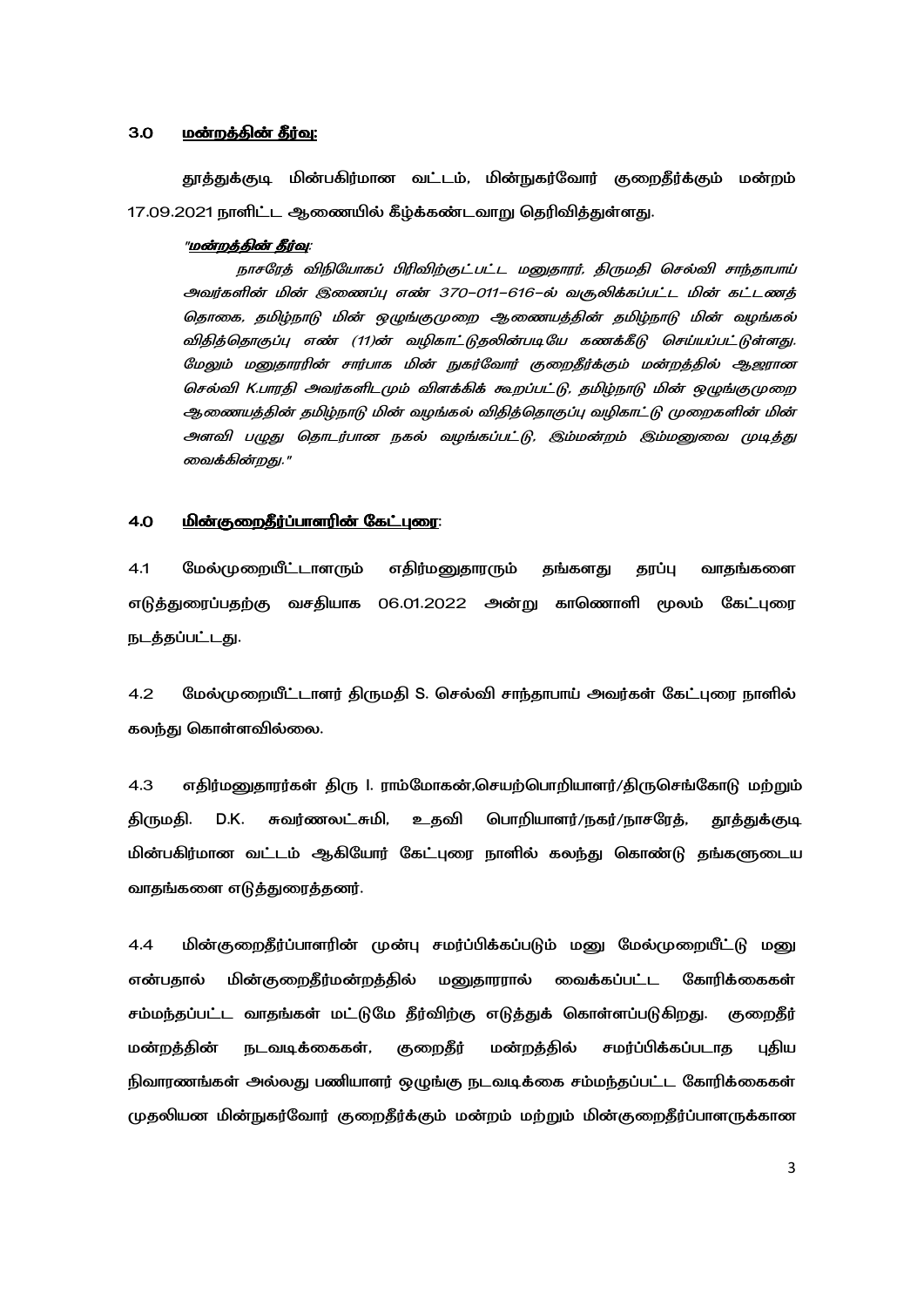**ஒழுங்குமுறை** விதிகளின்படி மின்குறைதீர்ப்பாளரின் தீர்விற்கு எடுத்துக் கொள்ளப்படவில்லை.

#### $5.0$ மேல்முறையீட்டாளரின் வாதங்கள்:

மேல்முறையீட்டாளரின் மின் இணைப்பு எண் : SC No. – 07370011616–இன்  $5.1$ 11/2020 கட்டண காலத்திற்கான மின் கட்டணம் மின்வாரிய கணக்கீட்டாளரால் மீட்டரைப் பதிவு செய்யப்பட்டு நேரடியாக பார்த்து  $PID.5,278/-$ என மேல்முறையீட்டாளருக்கு தெரிவிக்கப்பட்டதாகவும், மேற்கண்ட தொகையினை உரிய காலத்திற்குள் மேல்முறையீட்டாளர் செலுத்தியுள்ளார் எனவும், இந்நிலையில் கட்டண காலம் 3/2021 க்குரிய கட்டணத்தொகை ரூ.3,760/–ஐ செலுத்தும் போது average shortfall ஆக ரூ.4,972/–டையும் சேர்த்து செலுத்தும் பட்சத்திலேயே நடப்பு காலமான காலத்திற்குரிய கொகையிணை 3/2021 கட்டண செலுக்க இயலும் எனக் தெரிவிக்கப்பட்டதாக மேல்முறையீட்டாளர் தெரிவித்துள்ளார்.

 $5.2$ எனவே மேல்முறையீட்டாளர் வேறு வழியில்லாத நிலையில், மின் இணைப்பு துண்டிப்பை தவிப்பதற்காக average shortfall தொகையையும் சேர்த்து 29.03.2021 அன்று செலுத்தியுள்ளதாகவும், Average shortfall தொகையை திரும்ப வழங்குமாறு கேட்டு 30.03.2021 தேதியன்று எதிர்மனுதாரருக்கு கடிதம் அனுப்பியுள்ளதாகவும், அதனை பெற்றுக் கொண்ட எதிர்மனுதாரர் அவரது 30.04.2021 தேதியிட்ட கடிதத்தின் மூலம் கட்டண காலம் 11/2020–இல் மின்மீட்டர் பழுது பட்டிருந்ததாகவும், எனவே சராசரி தொகை நிர்ணயிக்கப்பட்டு குறைவுத் தொகை ரூ.4,972/– வசூலிக்கப்பட்டதாக தெரிவித்துள்ளதாக மேல்முறையீட்டாளர் தெரிவித்துள்ளார்.

 $5.3$ 11/2020 கட்டணகாலத்திற்குரிய மின் கட்டணமானது மேல்முறையீட்டாளரின் மின் இணைப்பில் உள்ள மீட்டர் நல்ல நிலையில் இயங்கும் போது மின்வாரிய கணக்கீட்டாளரால் (Assessor) பதிவு செய்யப்பட்டதாகும் எனவும், மேற்கண்ட காலத்தில் மின்சார மீட்டர் பழுதுபட்டதாக தீர்மானிப்பதற்கு எவ்வித காரணமும் கிடையாது எனவும் மேல்முறையீட்டாளர் தெரிவித்துள்ளார்.

 $5.4$ மேலும் மேற்கண்ட மின்சார மீட்டர் பழுது பட்டிருந்ததாக உரிய தகுதி வாய்ந்த அலுவலர் எவரும் மின்சார மீட்டரை ஆய்வு செய்து தீர்மானிக்கவில்லை எனவும்,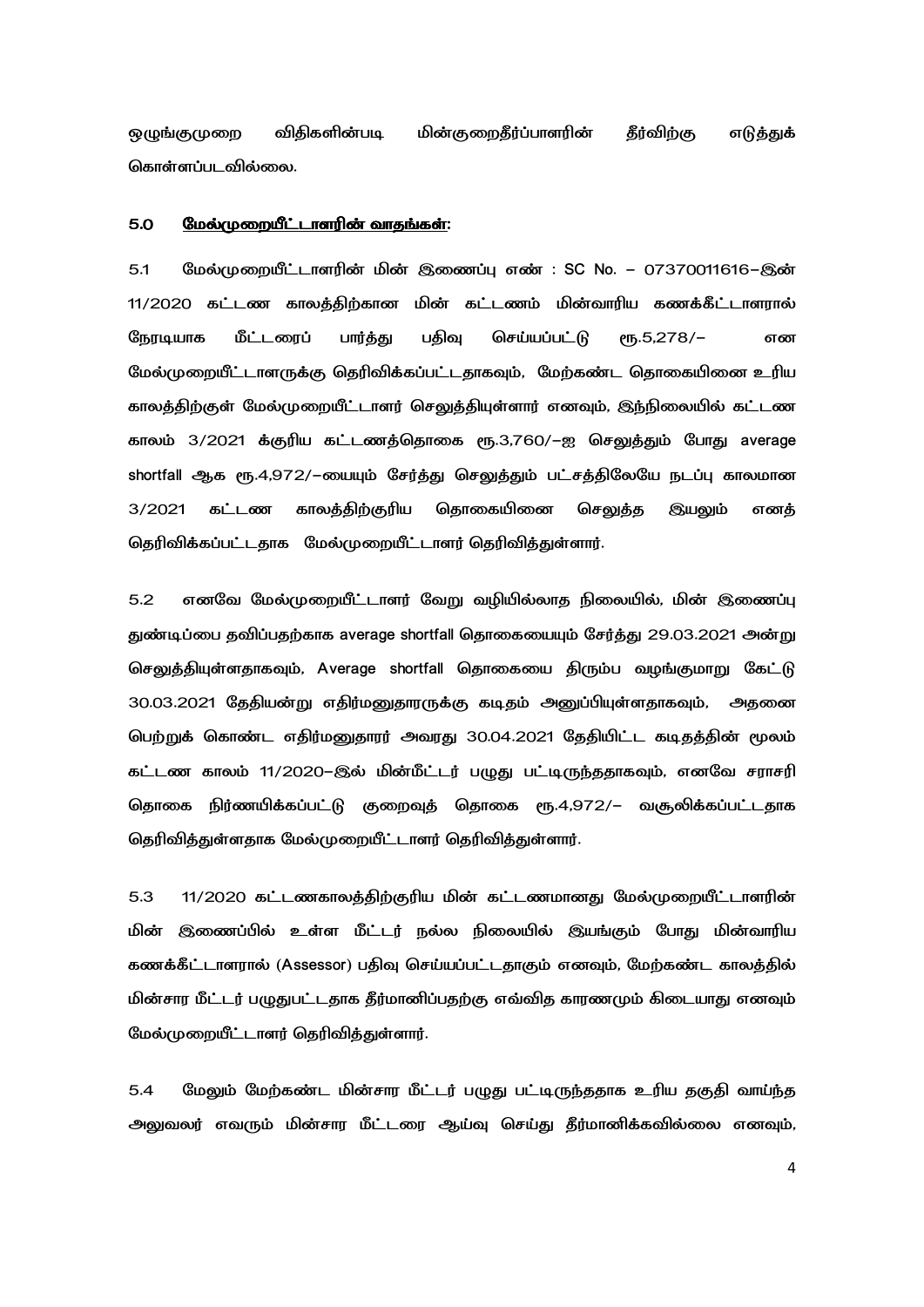மேல்முறையீட்டாளரின் மின்இணைப்பிலிருந்து அப்புறப்படுத்தப்பட்ட மின்சார மீட்டர் மின்கருவி ஆய்வகத்திற்கு அனுப்புமாறு மேல்முறையீட்டாளர் கோரியபடி எதிர்மனுதாரர் **அ**டைப்பப்பட்டகாக 27.02.2021 கேகியிட்ட க.எண்.உ.மி.பொ/வி/நாசரேத்/வ.அ./இ.எண்: 83ன் படி தெரிவித்துள்ள நிலையில் அதன் ஆய்வறிக்கையை பெற்று பிரச்சனையை தீர்மானிக்க நுகர்வோர் மன்றம் தவறிவிட்டதாக மேல்முறையீட்டாளர் தெரிவித்துள்ளார்.

 $5.5$ **இணைப்பில்** மின்சார மேலும் மேல்முறையீட்டாளரின் மின் மீட்டர் பழுதுபட்டிருந்ததாக கருதுவதற்கு எதிர்மனுதாரர் கூறும் ஒரே காரணம் 'No display' என்ற நிலையில் display சரியாக இயங்கும் காலத்தில் பதிவு செய்யப்பட்ட மின் அளவு சரியானதாக கருதப்பட வேண்டும் என மேல்முறையீட்டாளர் தெரிவித்துள்ளார்.

மேலும் மின்மீட்டர் பழுதுபட்டதாக கண்டுபிடிக்கப்பட்டது குறித்தோ, அதனை 5.6 தொடர்ந்து மின்மீட்டர் அப்புறப்படுத்தப்பட்டு, புதிய மீட்டர் பொருத்தப்பட்டது குறித்தோ, எவ்விக அறிவிப்புமின்றி மேல்முறையீட்டாளருக்கு (Behind the back) செய்யப்பட்டிருப்பதனை நுகர்வோர் நீதிமன்றம் தவறு என தீர்மானித்திருக்க வேண்டும் என மேல்முறையீட்டாளர் தெரிவிக்குள்ளார்.

 $5.7$ மேலம் 11/2020 கட்டண காலத்திற்கு எர்கனவே வசூலிக்கப்பட்ட எதிர்மனுதாரர் மின்கட்டணம் தவறானது என கருதும் பட்சத்தில் திருத்தி அமைக்கப்பட்ட கட்டணப் பட்டியலை மேல்முறையீட்டாளர்க்கு சார்பு செய்யாமல் அதனை பின்வழியாக நடப்பு கட்டணத்துடன் இணைத்து வசூலிப்பது முறையற்ற செயலாகும் என மேல்முறையீட்டாளர் தெரிவித்துள்ளார்.

1/2021 கட்டண காலத்தில் மின்சார மீட்டர் பழுதுபட்டிருந்ததாக தீர்மானித்து 5.8 தமிழ்நாடு எலக்ட்ரிசிட்டி சப்ளே கோர்டு 11(2) ன் படி சராசரி உபயோகம் 1800 யூனிட் என தீர்மானித்தது தவறானதாகும் என மேல்முறையீட்டாளர் தெரிவித்துள்ளார்.

மின்சார மீட்டரை ஆய்வுக்கு அனுப்பி display இல்லாத நிலையிலும், பதிவு 5.9 செய்யப்பட்டுள்ள மீட்டர் ரீடிங்கை அறிய இயலும் என்ற நிலையில் மின்மீட்டரை ஆய்வுக்கு அனுப்புமாறு மின்நுகர்வோர் கோரிய பின்னரும் ஆய்வறிக்கை பெறாமல் இருப்பது தவறானதாகும் என மேல்முறையீட்டாளர் தெரிவித்துள்ளார்.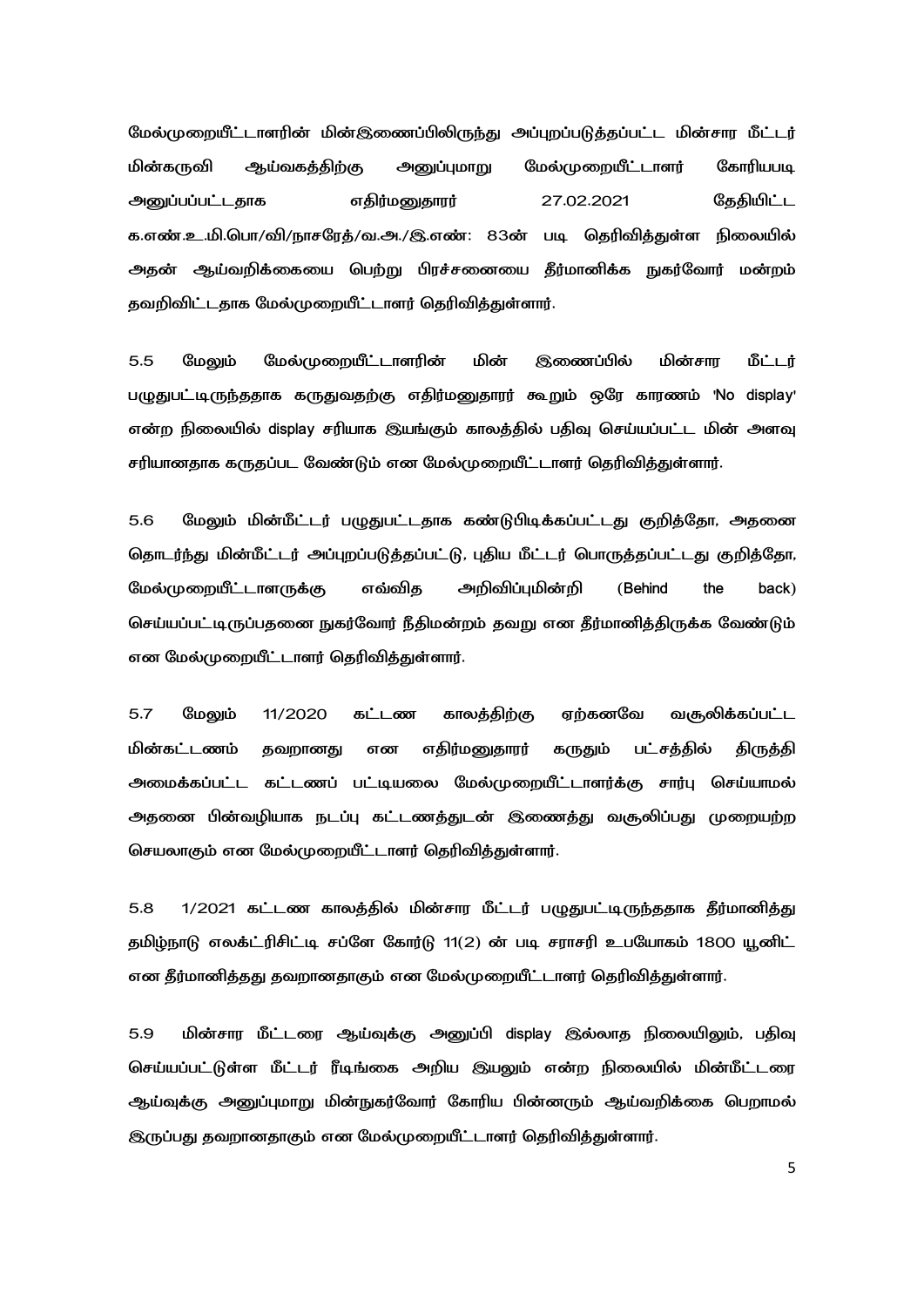மின் சப்ளை கோர்டு 11(2) ன்படி நிர்ணயிக்கப்பட்டுள்ள சராசரி உபயோகம் 1800  $5.10$ யூனிட்டை மறு ஆய்வு செய்யுமாறு குறிப்பாக கோடை கால மின் உபயோகத்தை கடுமையான மழைக்காலத்தில் मातमी உபயோகமாக எடுத்துக் கொண்டகை ஆட்சேபித்து மேல்முறையீட்டாளர் 09.04.2021 தேதியன்று மேற்பார்வை பொறியாளருக்கு கடிதம் அனுப்பியதாகவும், அதன் பெயரில் எவ்விக முடிவும் எடுக்காமல் இருப்பது தவறானதாகும் என மேல்முறையீட்டாளர் தெரிவித்துள்ளார்.

 $5.11$ மேல்முறையீட்டாளரின் மின் இணைப்பிற்கு 1/2021–இல் கட்டண காலத்திற்கு நிர்ணயிக்கப்பட்டுள்ள சராசரி கட்டணம் eҧ.10,360/-யை ரத்து செய்து மேல்முறையீட்டாளர் இணைப்பில் இருந்து அப்புறப்படுத்தப்பட்டுள்ள மின்சார மீட்டரில் செய்யப்பட்டுள்ள Reading-யை downdload செய்து சரியான கட்டணத்தை பகிவ தெரிவிக்குமாறும், மேல்முறையீட்டாளர் செலுத்தியுள்ள கூடுதல் தொகையை திரும்ப வழங்குமாறும் மேல்முறையீட்டாளர் கேட்டுக் கொண்டுள்ளார்.

 $5.12$ மேலும், 11/2020 கட்டண காலத்திற்கு கூடுதலாக வசூலிக்கப்பட்ட தொகை ரூ.4,972/– யை திரும்ப வழங்கும்படிக்கும் அவ்வாறு வசூலிப்பதற்கு உத்தரவிட்ட அலுவலர் மின்வாரிய மீது தகுந்த நடவடிக்கை எடுக்க உத்தரவிடுமாறு மேல்முறையீட்டாளர் கேட்டுக் கொண்டுள்ளார்.

#### 6.0 எதிர்மனுதாரரின் வாதங்கள்:

6.1 17.09.2021 அன்று நடைபெற்ற மின் நுகர்வோர் குறைதீர்க்கும் கூட்டத்தில் திருமதி செல்விசாந்தாபாய், நாசரேத் அவர்களின் கோரிக்கையானது மனுதாரர் முறையாக பரிசீலிக்கப்பட்டு, இரு தரப்பு வாதங்களையும் ஆராய்ந்து தமிழ்நாடு மின்சார ஒழுங்கு முறை ஆணையத்தின் தமிழ்நாடு மின் வழங்கல் விதி தொகுப்பு வழிகாட்டு முறைகளின்படியே உத்தரவாக **பிறப்பிக்கப்பட்டுள்ளதாக** எதிர்மனுதாரர் தெரிவித்துள்ளார்.

 $6.2$ மனுதாரால் குறிப்பிடப்பட்டுள்ள மின் இணைப்பு எண் 370–011–616–க்கான மின் அளவி பழுது (no display) என கண்டறியப்பட்டு 01/2021–க்கான மின் பயன் பாட்டுக்கான சராசரி தமிழ்நாடு மின்சார ஒழுங்குமுறை ஆணையத்தின் தமிழ்நாடு மின்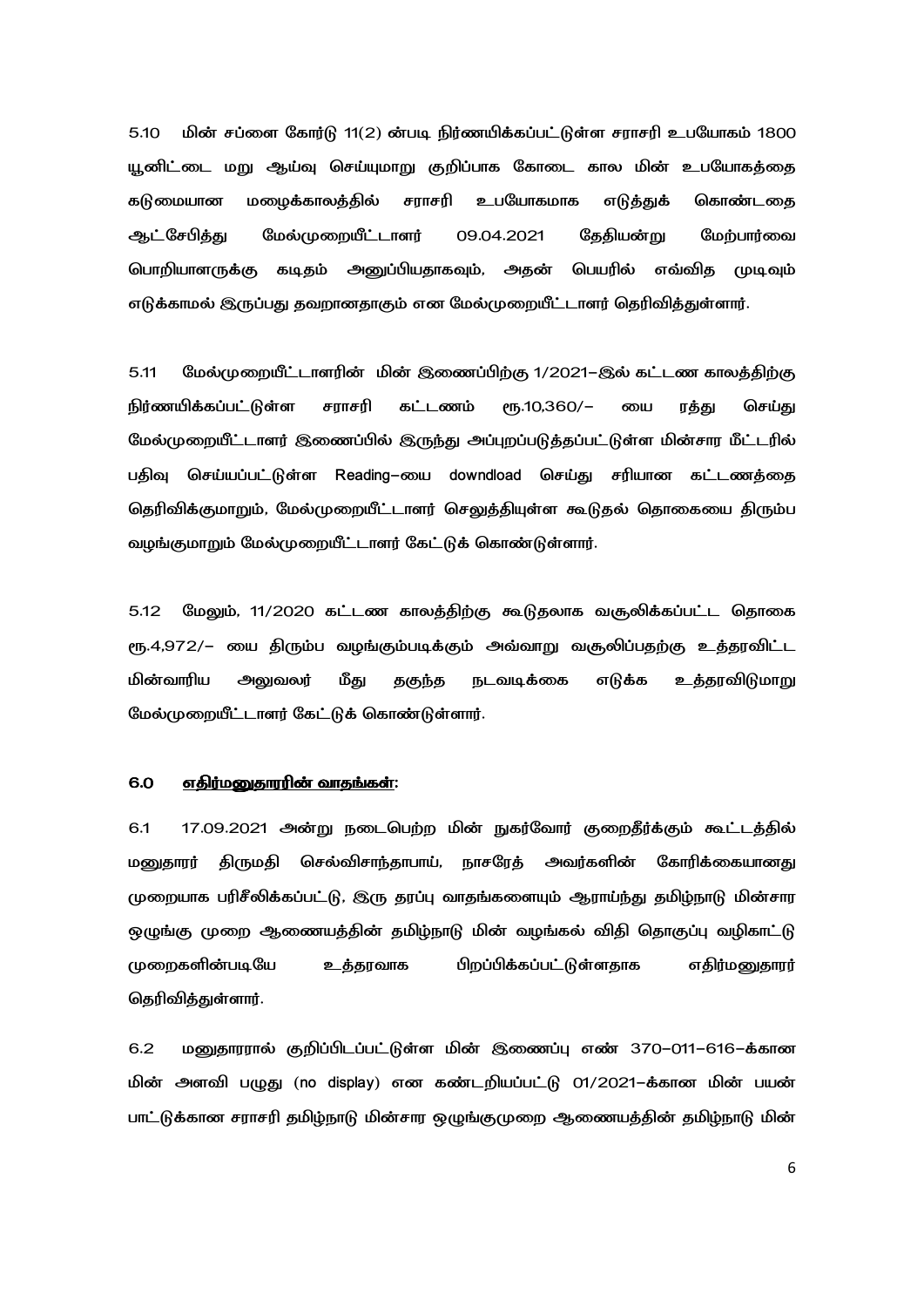வழங்கல் (11)-இன் விதி தொகுப்பு எண் வழிக்காட்டுதலின்படி மதிப்பீடு செய்யப்பட்டுள்ளதாக எதிர்மனுதாரர் தெரிவித்துள்ளார்.

07/2020 பயனீட்டு அளவு – 1800 யூனிட்டுகள் 09/2020 பயனீட்டு அளவு – 1800 யூனிட்டுகள் 3600 யூனிட்டுகள் \_\_\_\_\_\_\_\_\_\_\_\_\_\_\_\_\_\_\_\_

சராசரி பயனீட்டு அளவு – 3600/2 – 1800 யூனிட்டுகள்

 $6.3$ 01/2021–க்கான சராசரி 1800 யூனிட்டுக்குறிய மின்பயன்பாட்டுக்கான தொகை கணக்கீட்டு விபரம் பின்வருமாறு:

|             | மின் பயன்பாடு     | தொகை | மின்<br>கட்டணத்தொகை |
|-------------|-------------------|------|---------------------|
| $1 - 100$   | 100 யூனிட்        | O    | 0.00                |
| $101 - 200$ | 100 யூனிட்        | 3.50 | 350.00              |
| $201 - 500$ | 300 யூனிட்        | 4.60 | 1380.00             |
| 501-1800    | 1300 யூனிட்       | 6.60 | 8580.00             |
|             | நிரந்தரக் கட்டணம் |      | 50.00               |
| மொத்த மின்  | கட்டணத் தொகை      |      | 10.360.00           |

ரு.10,360/- மனுதாரரால் 29.1.2021 அன்று செலுத்தப்பட்டுள்ளதாகவும், மேலும் 11/2020-க்கான மின் அளவு 9030 என்று எடுக்கப்பட்டு பயனீட்டு அளவு முந்தைய மாத மதிப்பீடுகளான

07/2020 பயனீட்டு அளவு – 1800 யூனிட்டுகள்

09/2020 பயனீட்டு அளவு – 1800 யூனிட்டுகள் என சீராகப் பதிவாகியுள்ளதால் மீட்டர் பழுது காரணமாக 11/2020 மாதத்திற்கும், மதிப்பீடு திருத்தி அமைக்கப்பட்டு சராசரி மதிப்பீடு 1800 யூனிட்டுகளுக்கு செலுத்தப்பட வேண்டிய மின் கட்டணத்தொகை ரூ.10,360/- க்கு 11/2020-இல் மதிப்பீடு செய்யப்பட்ட தொகை ரூ.5,278/- ஐ கழித்து மீதமுள்ள செலுத்த வேண்டிய நிலுவைத் தொகை ரூ.4,972/– ஆனது 29.03.2021 அன்று மனுதாரரால் செலுத்தப்பட்டுள்ளதாக எதிர்மனுதாரர் தெரிவித்துள்ளார்.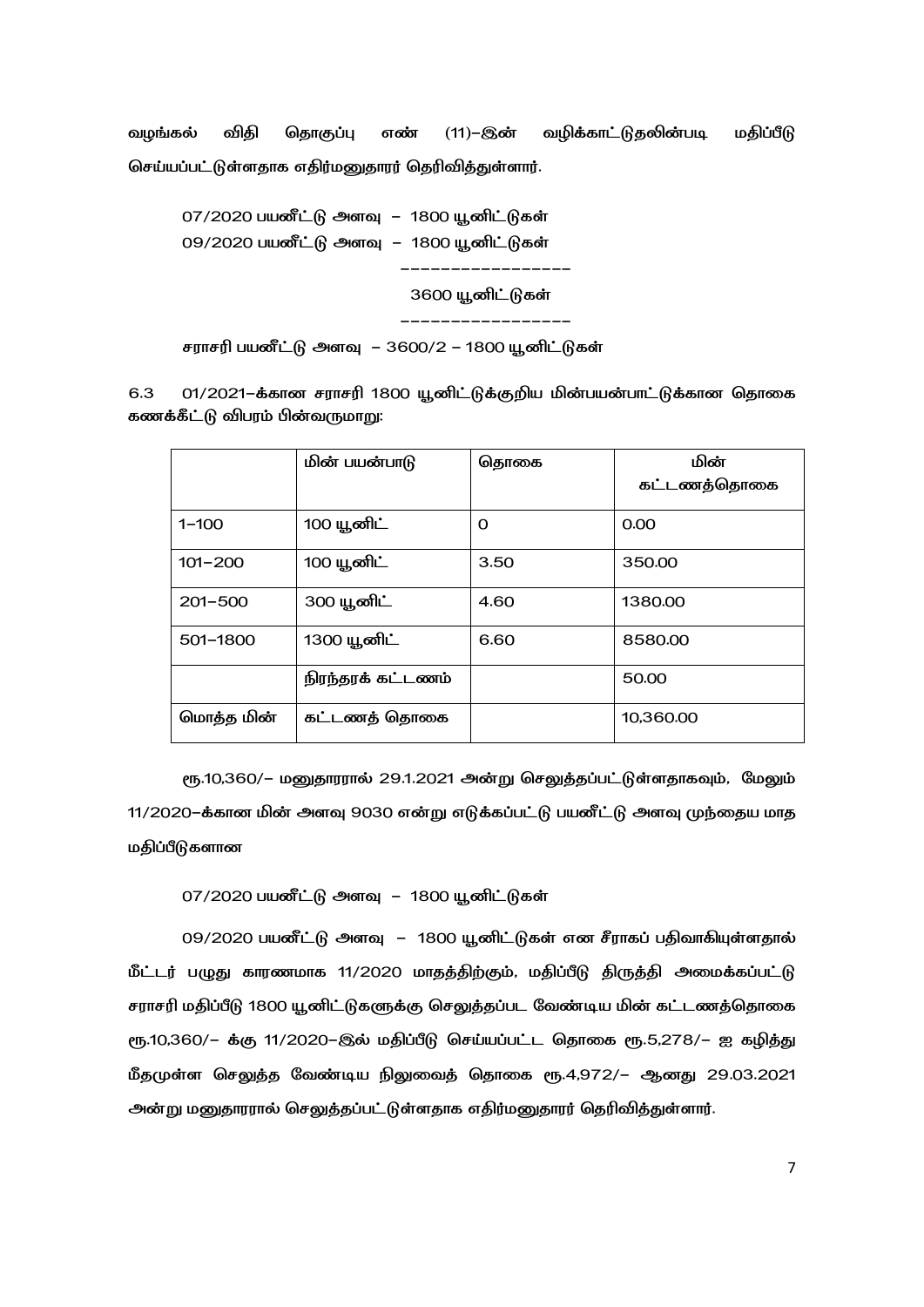6.4 மேற்கண்ட மின் இணைப்பில் 9.1.2021 அன்று கணக்கீட்டாளரால் அளவீடு செய்யும் பொழுது (no display) ஆக இருப்பது கண்டறியப்பட்டு உதவிபொறியாளர்/விநியோகம்/நாசரேத் அவர்களால் உறுதிசெய்யப்பட்டு, மனுதாரரின் கோரிக்கையின்படி CMRI download செய்வதற்காக மின் அளவி MRT/தூத்துக்குடி ஆய்வகத்திற்கு 27.02.2021 அன்று அனுப்பப்பட்டு 12.5.2021 அன்று தேதியிட்ட கடிதம் மூலம் ஆய்வறிக்கையும் பெறப்பட்டுள்ளதாக எதிர்மனுதாரர் தெரிவித்துள்ளார்.

6.5 தமிழ்நாடு மின்சார ஒழுங்குமுறை ஆணையத்தின் மின் வழங்கல் விதிதொகுப்பு எண் (11) ன் வழிக்காட்டுதலின் படியே 11/2020 மாதத்திற்குரிய நிலுவைத் தொகை ரூ.4,972/–ஐ கணிணியில் 13.3.2021 அன்று பதிவேற்றம் செய்யப்பட்டுள்ளதாகவும், மனுதாரரால் 03/2021 மாதாந்திர மின் கட்டணத்தை 29.3.2021 அன்று செலுத்தும் போது மேற்கண்ட நிலுவைத் தொகை விபரம் தெரிவிக்கப்பட்டு பின்னரே வசூல் செய்யப்பட்டுள்ளதாக எதிர்மனுதாரர் தெரிவித்துள்ளார்.

### 7.0 <u>மின் குறைதீர்ப்பாளரின் தீர்வு</u>:

7.1 இருதரப்பு வாதங்கள் மற்றும் சமர்ப்பிக்கப்பட்ட ஆவணங்கள் ஆகியவற்றை ஆராய்ந்து கீழ்க்கண்டவாறு தீர்வு செய்யப்படுகிறது.

7.2 மேல்முறையீட்டாளர் தன்னுடைய மின் இணைப்பு எண் 370–011–616–இன் 11/2020 கட்டண காலத்திற்கான மின்கட்டணம் கணக்கீட்டாளரால் நேரடியாக மின் அளவியைப் பார்த்து பதிவு செய்யப்பட தொகை ரூ.5,278/– செலுத்தியதாகவும், 3/2021 மாதத்தின் மின் கட்டணத் தொகை ரூ.3,760/– செலுத்தும்போது 11/2020–க்கு விடுபட்ட சராசரி தொகை ரூ.4,972/−யுடன் செலுத்துமாறு எதிர்மனுதாரர் கூறியதாக தெரிவித்துள்ளார். மேலும் 1/2021 கட்டண காலத்தில் மின் அளவி பழுது காரணமாக மின் வழங்கல் விதி 11(2)–இன்படி சராசரி உபயோகம் 1800 யுனிட் தீர்மானித்தது தவறு எனவும், 1/2021 மின் கட்டண மாதத்தில் பயனீட்டு அளவு பதிவு செய்யும்போது மின் அளவி "No display" இருந்ததாகவும், ஆனால் 11/2020 மின் பயனீட்டு அளவு நேரில் பார்த்து பதிவு செய்துள்ளதால் 11/2020 கணக்கிட்டு மாதத்திற்கு விடுபட்ட சராசரி மின் கட்டணம் வசூல் செய்ககை கிரும்ப வழங்க வேண்டுமென கோரியுள்ளார்.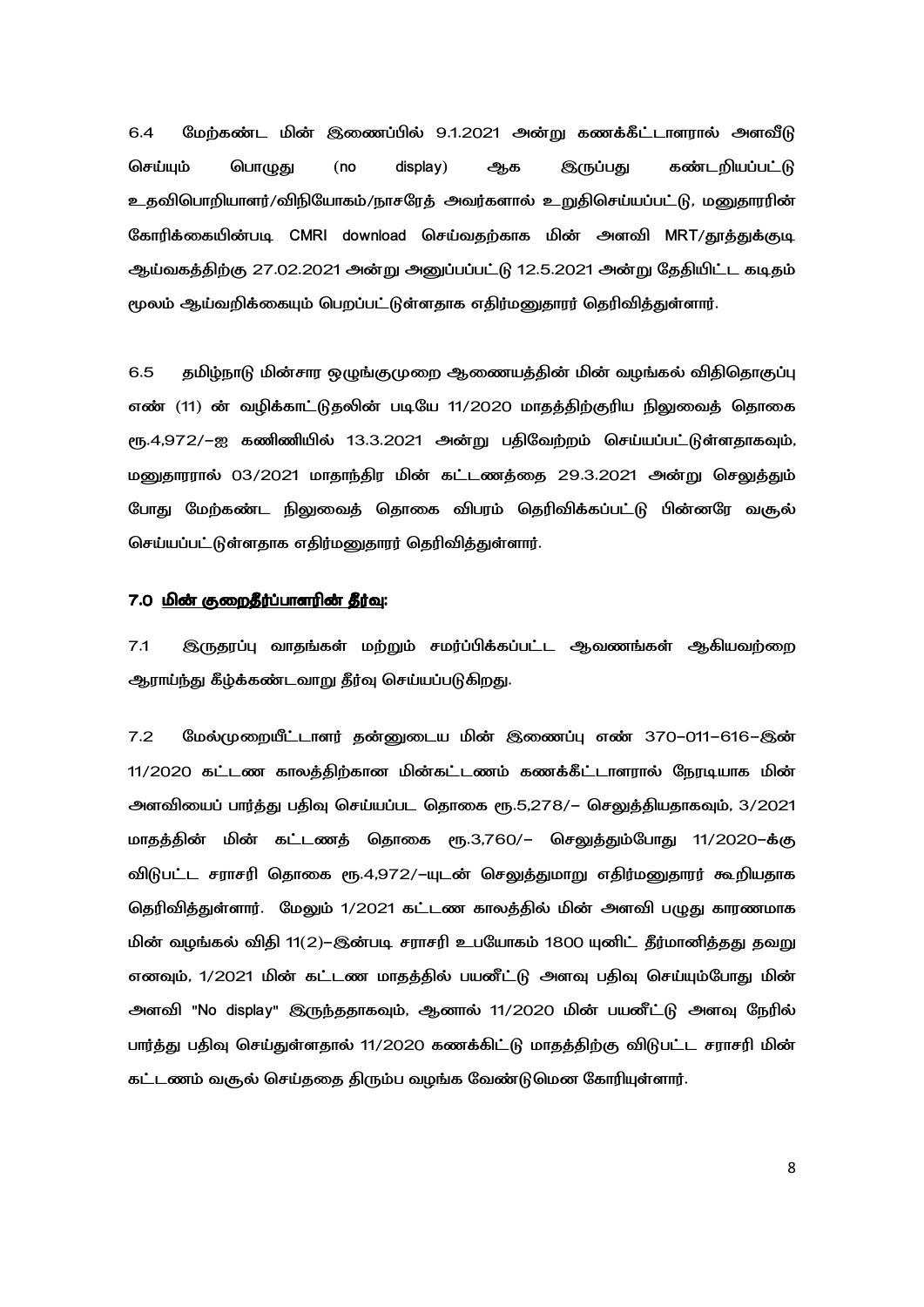மேல்முறையீட்டாளரின் வீட்டு மின் இணைப்பில் மின் அளவி பழுது (No display)  $7.3$ 09.01.2021 அன்று கண்டறியப்பட்டு மின் வழங்கல் விதி தொகுப்பு விதி எண் சராசரி பயனீட்டளவு 1800 யூனிட்டுகள் கணக்கிட்டு ரூ.10,360/– 11-இன்படி மேல்முறையீட்டாளர் 29.01.2021 அன்று செலுத்தியதாகவும், 07/2020-இல் 1800 யூனிட்டுகளும், 09/2020–இல் 1800 யூனிட்டுகளும் சீராக பதிவாகியுள்ளதால் 11/2020 கட்டணக் காலத்திலும் (1030 யூனிட்டுகள்) மின் அளவி பழுதென தீர்மானித்து 1800 யூனிட்டுகளுக்கு மின் கட்டணம் தீர்மானித்து ஏற்கனவே 1030 யூனிட்டுகளுக்கு ரு.5,278/– செலுத்தியது போக மீதி கட்டணம் ரூ.4,972/–ஐ 3/2021 கட்டண மாதத்துடன் 29.03.2021 அன்று மேற்படி விபரம் மேல்முறையீட்டாளருக்கு தெரிவித்த பிறகு தான் வசூலிக்கப்பட்டதாக எதிர்மனுதாரர் தெரிவித்துள்ளார்.

 $7.4$ 01/2021 மின் கட்டண மாதத்தில் 09.01.2021 அன்று மின் பயனீட்டளவு பதிவு செய்யும்போதுதான் மின் அளவி பழுது என (No display) தெரிய வந்துள்ளதாலும், 11/2020 கட்டண மாதத்தின் மின்பயன்பாட்டினை கணக்கீட்டாளர் நேரில் பார்த்து பதிவு செய்துள்ளதால் மேற்கண்ட காலத்தில் மின் அளவி பழுதென தீர்மானிப்பதற்கு எவ்வித காரணமும் இல்லை என்கிற மேல்முறையீட்டாளரின் வாதம் எனக்கு ஏற்புடையதாக கருதுகிறேன். எனவே 11/2020 கணக்கீட்டு மாதத்திற்கு வசூலிக்கப்பட்ட சராசரி குறைவுத் தொகை ரூ.4,972/-ஐ மேல்முறையீட்டாளருக்கு திரும்ப வழங்குமாறு தீர்வு செய்கிறேன்.

மேலும், 07/2020 மற்றும் 09/2020 கணக்கீட்டு மாதங்களில் முறையே 1800  $7.5$ யூனிட்டுகள் மற்றும் 1800 யூனிட்டுகள் என ஒரே சீராக பதிவாகியுள்ளதாலேயே 11/2020 மாதத்தில் நேரில் பார்த்து பதிவு செய்யப்பட்டுள்ள மின் பயனீட்டளவு 1030 யூனிட்டுகள் தவறெனவும், 11/2020 மாதத்திலேயே மின் அளவி பழுதென்ற எதிர்மனுதாரரின் வாதம் ஏற்புடையதல்ல. 09.11.2020 அன்று கணக்கிட்டாளர் நேரில் பார்த்து மின்பயன்பாட்டினை பதிவு செய்திருப்பது தவறென்றும், மின்பயன்பாடு குறைவாக (1030 யூனிட்டுகள்) இருப்பதாலேயே மின் அளவி 11/2020 கணக்கீட்டு மாதத்திலேயே பழுதாகிவிட்டதாக கூறும் எதிர்மனுதாரரின் வாதம் ஏற்புடையதல்ல. இத்தகைய எதிர்மனுதாரரின் அணுகுமுறை அறிவியல் ரீதியானதல்ல என்பதால் ஏற்றுக்கொள்ள முடியாது.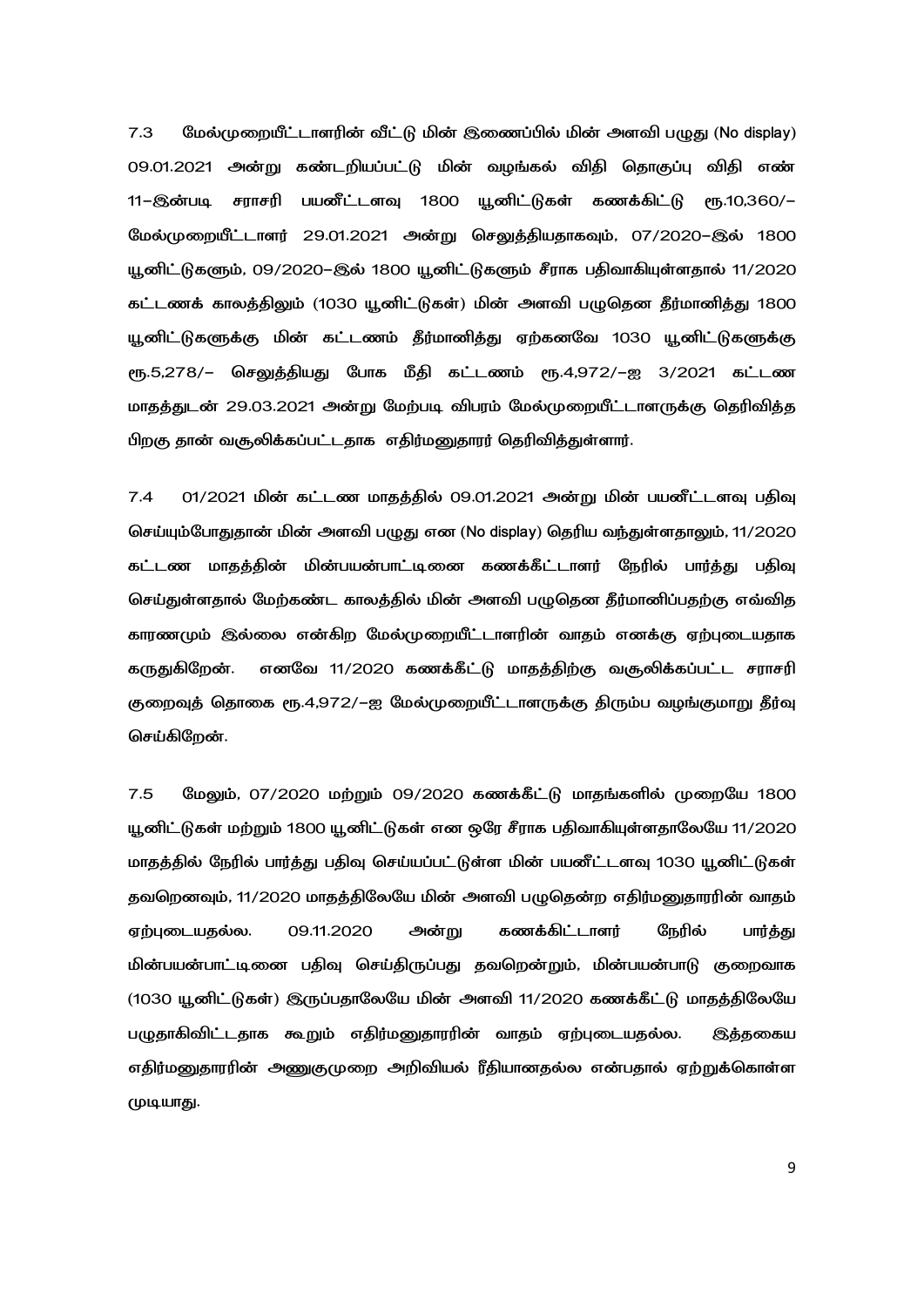$7.6$ **CMRI** பதிவிறக்கம் மின்அளவியின் data செய்ய **இயலவில்லையென** எதிர்மனுதாரர் தெரிவித்துள்ள நிலையில் மின்நுகர்வோர் பேரேட்டின் பதிவுகளின் அடிப்படையிலேதான் மின் அளவி பழுதான காலத்தை நிர்ணயம் செய்ய இயலும். 09.11.2020 அன்று 11/2020 மின் கட்டண மாதத்திற்குரிய மின்பயனீட்டளவு 1030 அலகுகள் என நேரில் பார்த்து பதிவு செய்யப்பட்டுள்ளது. 1/2021 மின்கட்டண மாதத்திற்கு 09.01.2021 அன்று மின் அளவி பழுது (No display) என அறியப்படுகிறது. 18.01.2021 அன்று புதிய மின் அளவி பொருத்தப்பட்டுள்ளது. ஆகையால் 10.11.2020 முதல் 18.01.2021 வரையிலான காலமே மின்அளவி பழுதான காலமாக கருதுகிறேன். எனவே மேற்படி மின்அளவி பழுதான 10.11.2020 முதல் 18.01.2021 வரையிலான காலத்திற்கு சராசரி அடிப்படையிலான மின்கட்டண தொகை வசூலிக்கப்படவேண்டும். மேல்முறையீட்டாளரின் மின் இணைப்பில் 1/2020, 1/2019, 1/2018, 1/2017 மற்றும் 1/2022 கணக்கீட்டு மாதங்களில் மின் பயன்பாடு முறையே 360, 450, 380, 440 மற்றும் 330 அலகுகள் (units) பதிவு செய்யப்பட்டுள்ள நிலையில், எதிர்மனுதாரர் அதிகபட்ச மின் பயனீட்டளவு உள்ள 07/2020 மற்றும் 09/2020 மாதங்களின் சராசரி பயனீட்டளவு 1800 கொண்டு மின் அளவி பழுதான 01/2021 கட்டண அலகுகள் மாகக்கிற்கு கட்டணத்தொகை நிர்ணயம் செய்துள்ளது ஏற்புடையதல்ல. எனவே தமிழ்நாடு மின் வழங்கல் விதி 11(5)–இன்படி 01/2019 மற்றும் 03/2019 கட்டண மாதங்களின் பயனீட்டளவுகளின் சராசரி எடுத்து 10.11.2020 முதல் 18.01.2021 வரையிலான மின் அளவி பழுதான காலத்திற்கு குறைவுத் தொகை கணக்கீடு செய்யப்படவேண்டுமென தீர்வு செய்கிறேன். மேற்கண்டவாறு கணக்கிடப்பட்ட குறைவுத் தொகையை 01/2021 கட்டண மாதத்திற்கு வசூலிக்கப்பட்ட தொகை ரூ.10,310/–லிருந்து கழித்தது போக மீதித் தொகையை மேல்முறையீட்டாளருக்கு திரும்ப வழங்குமாறு தீர்வு செய்கிறேன்.

#### 8.0 <u> முடிவுரை:</u>

#### $8.1$ பத்தி 7-இல் உள்ள தீர்வுகளின்வடி

11/2020 கணக்கீட்டு மாதத்திற்கு வசூலிக்கப்பட்ட சராசரி குறைவுத்  $(i)$ தொகையை மேல்முறையீட்டாளருக்குத் திரும்ப வழங்குமாறு ஆணையிடுகிறேன்.

10.11.2020 முதல் 18.01.2021 வரையிலான மின் அளவி பழுதான  $(ii)$ காலக்கிற்கு 01/2019 மற்றும் 03/2019 கணக்கீட்டு மாதங்களின் பயனீட்டளவுகளின் சராசரி எடுத்து மின்கட்டண தொகை கணக்கிட்டு ஏற்கனவே வசூலிக்கப்பட்ட